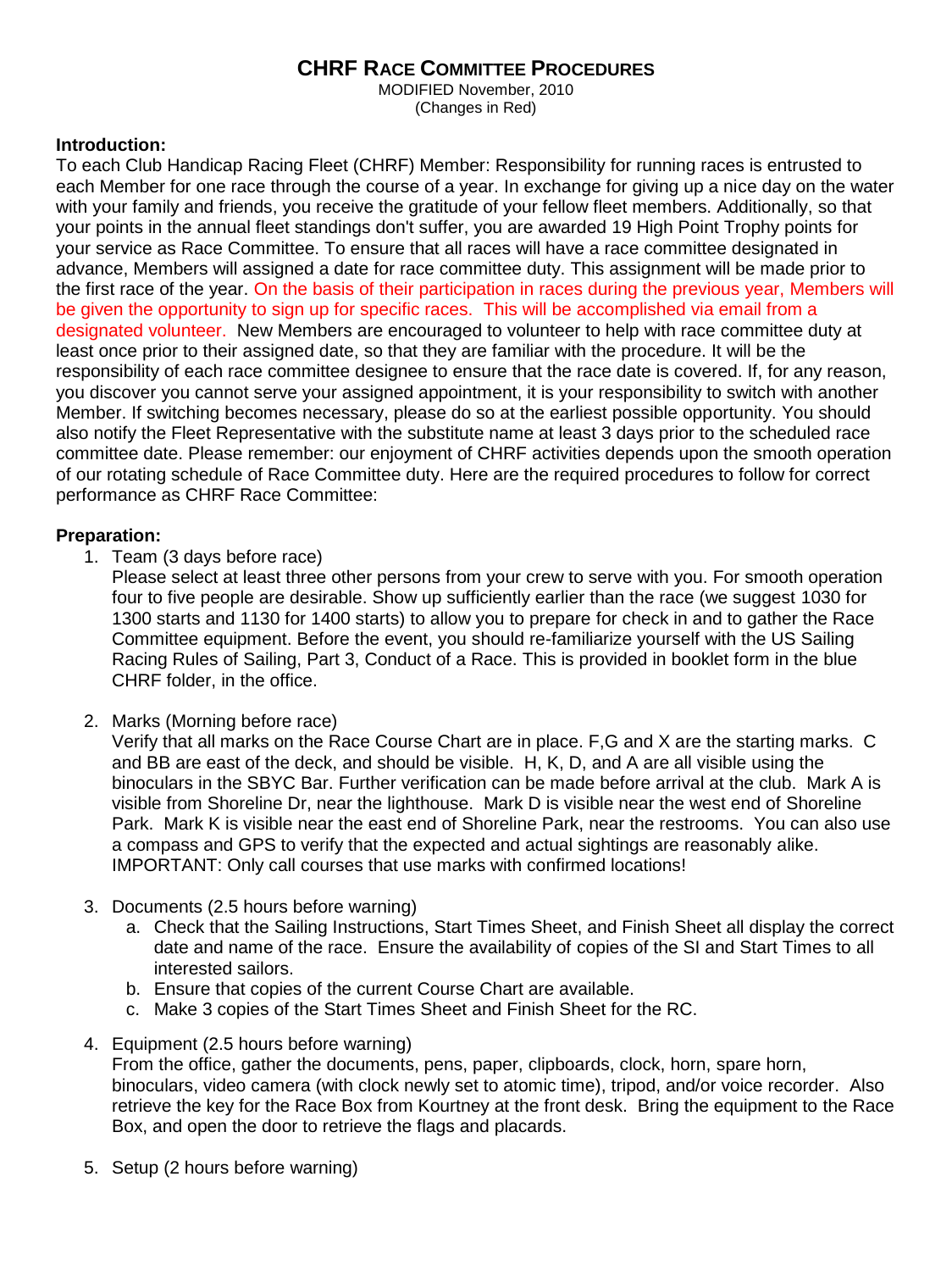- a. Check to see that the radio and power inverter are plugged in and operating. Set the channel to 71.
- b. Attach the class flag (yellow with a black 'H') and the preparatory flag (code flag 'P') to two halyards near the flagpole, on the ocean side. Attach the general recall (1<sup>st</sup> repeater) and individual recall (code flag "X") to the two halyards nearest the water.
- c. Verify that sufficient pressure remains in the horn canister, or replace it.
- d. Verify that the Race Clock has a signal and is working. Set all RC watches to match.
- 6. Check-In (2 hours-30 minutes before warning) Check in all race boats racing. Boats must be checked in to be qualified to race. The RC may choose to accept check-ins via radio, but this is not required.
- 7. Committee Organization (30 minutes before warning) Assign the following positions, which can be combined if necessary:
	- Principle Race Officer Directs other positions, has final decision authority
	- Timer Counts down time to next signal or start, announces finish times
	- Recorder Writes start/finish times, OCS calls, notes
	- Spotter Uses binoculars to identify starters/finishers, 'calls the line'
	- Flag Hoister #1 Raises/lowers class/preparatory flags
	- Flag hoister #2 Raises/lowers recall flags in response to Spotter or PRO *(Hint: This person and the PRO need to review the Sailing Instructions for the proper OCS signal sequence.)*
- 8. Course Selection (15 minutes before warning)

Select the anticipated course to be sailed based upon the day's wind and sea conditions. Be careful not to select a long course for light and fluky conditions as it is impossible to shorten CHRF staggered start races. You are not to announce the course until fifteen minutes before the race, so as to reduce uncertainty of conditions. However, you should be mindful of changes in the conditions from your arrival at the club forward. IMPORTANT: Only call courses that use marks with confirmed locations!

9. Reverse Courses

At the discretion of the Race Committee, any available CHRF course may be reversed should the predominant wind direction be between 0 and 120 degrees within and up to 30 minutes prior to race time. Competitors must be aware that a reversed course requires opposite mark roundings. Any H Course as shown on the club's course chart may be used when the scheduled race is a mass start. For scheduled staggered start races, any course listed on the CHRF Start Time Sheet may be selected and reversed subject to the foregoing criteria.

10. Shortened Courses

No courses shall be shortened.

11. Course Announcement and Designation (15 minutes before warning)

Prepare the appropriate placards designating the course well before they are required. It is also a courtesy to announce the course to all CHRF racers over the radio on Channel 71. All placards should be red, and should match the course designation exactly as shown on the course chart and start times sheet. Be careful to place the placards in the correct order to be viewed from the course. In offshore winds, it may be necessary to tie or bungee around the placard nails to prevent them from blowing away.

12. Create Start Order (15 minutes before warning)

Using a blank sheet of paper, list all checked-in boats from the first start to the last. (Hint; leave spaces if possible for late entries.) Carefully list the start time for each boat, and be sure you use the column of times that corresponds with the course designated.

13. Ready Time (5 minutes before the start)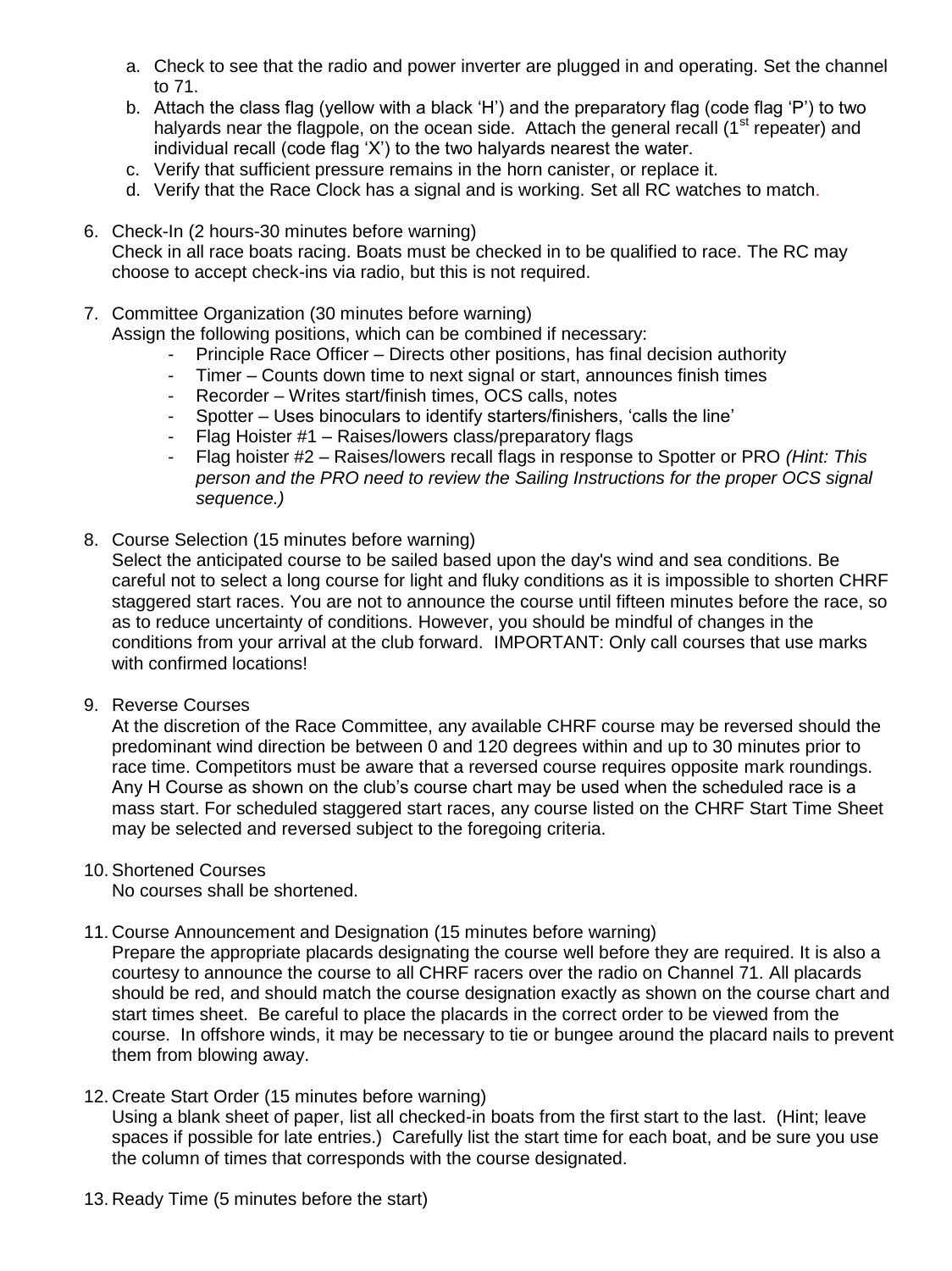All RC members should have the proper gear and be in place to perform their duties at this time. All cell phones should be turned to silent.

## **Starting the race:**

14. Notes

The PRO may choose to count down the times and directions, or may ask the timer to do so. All auditory sounds and countdowns should be broadcast on channel 71. Visual signals should reach (or leave) the top of the halyard hoist at the same time the audible signal is sounded. Spotter and PRO- Identify all boats in the race and verify that they have checked in. Gather information about unexpected starters before the start.

## 15. Start Sequence

The execution of visual and audible signal should occur when the starting sequence reaches the following times:

For 1300 Race Starts (Pacific Standard Time):

| <b>Time</b> | <b>Signal</b>   | <b>Visual</b>            | <b>Audible</b> |
|-------------|-----------------|--------------------------|----------------|
|             |                 |                          | Horn           |
|             |                 |                          | Horn           |
|             | 1259 ONE-MINUTE |                          |                |
|             | 1300 START      | Class flag lowered  Horn |                |
|             |                 |                          |                |

For 1400 Race Starts (Pacific Daylight Time):

| <b>Time</b> | Signal | Visual                                 | <b>Audible</b> |
|-------------|--------|----------------------------------------|----------------|
|             |        |                                        |                |
|             |        | 1356  PREPARATORY  P flag raised  Horn |                |
|             |        | 1359 ONE-MINUTE  P flag lowered  Horn  |                |
|             |        |                                        |                |

Key the VHF radio mike and count down 5-10 seconds before and during each audible signal so that boats will have the exact timing. **No timing signals are given after the start.**

## 16. Over Earlies (OCS)

- a. For a mass start, only one OCS signal is needed for any number of boats called over.
- b. For staggered starts, a signal is needed for each boat called over, but that signal shall not be given until the boat"s correct start time.
- **c. Refer to the Sailing Instructions for the correct OCS signal for your race. For both types of starts, the OCS is signaled by displaying code flag 'X' with one horn at the correct start time for the boat in question.**

## 17. Actual Start Times

For any boat with a start more than 15 seconds later than scheduled, record the approximate actual start time.

## **During the Race:**

- a. Monitor Channel 71 at all times.
- b. Store all placards and starting flags.
- **c. In the event of a missing mark, recall all boats and begin a new race with a mass start. Give all boats ample time to prepare, and announce the new start time liberally on channel 71. Call a short course which does not use the missing mark. Note that you may choose from any course on the SBYC Course Chart, including PHRF courses. Before calculating results, though, you need to multiply the distances on the PHRF courses by 1.2. (Note that you DO NOT have to adjust the H Fleet/CHRF courses.)**
- d. Observe the lead boat and regroup as it rounds the final mark of the course.
- e. Set up the video camera and tripod, if you have arranged to have one available to you (or voice recorder).

## **Minimum Number of Boats for a Race to Count:**